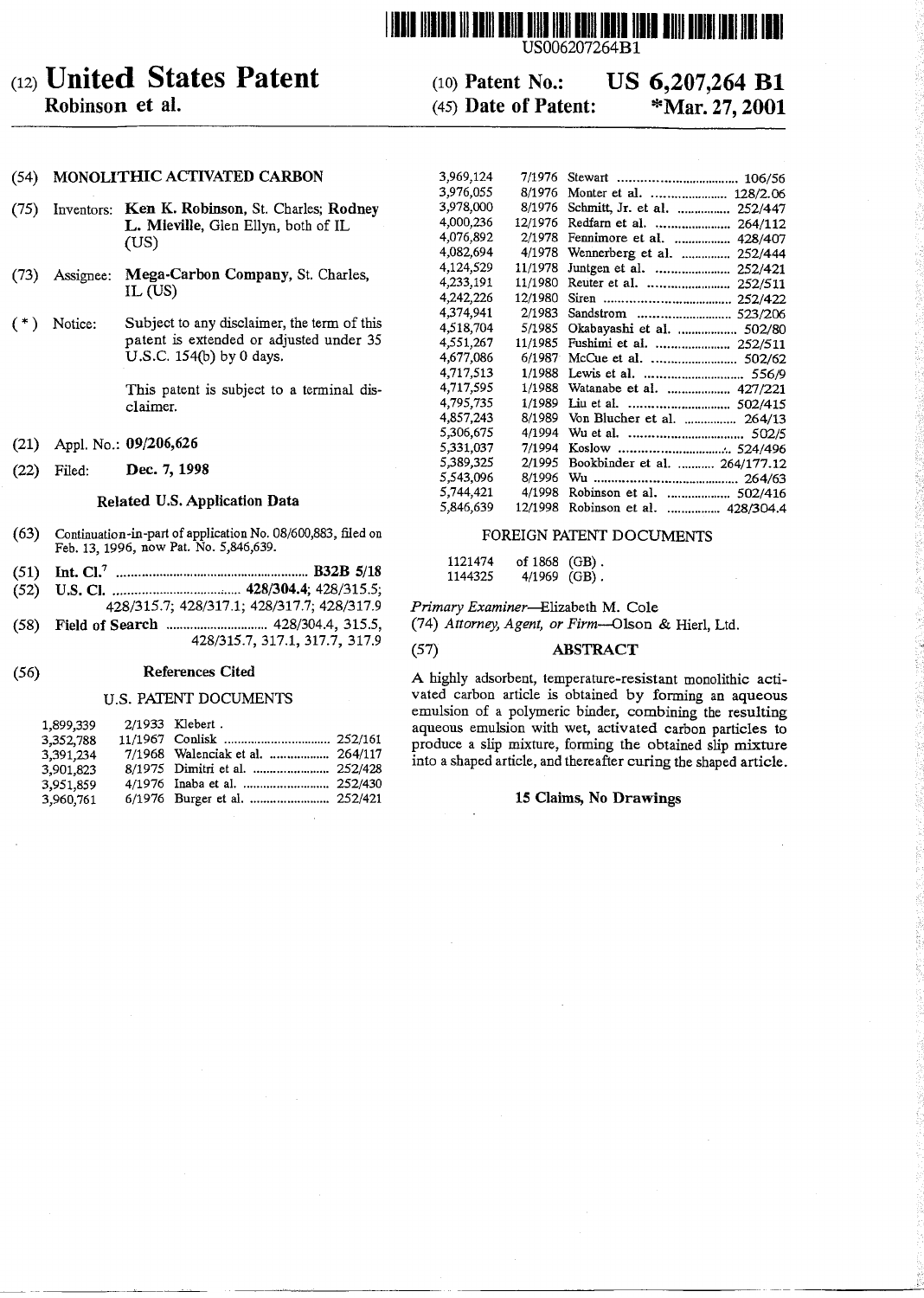## **MONOLITHIC** ACTIVATED CARBON

### TECHNICAL FIELD OF THE INVENTION

This application is a continuation-in-part of U.S. Ser. No. 08/600,883, filed on Feb. 13, 1996, now U.S. Pat. No. 5 5,846,639.

### TECHNICAL FIELD OF THE INVENTION

The present invention relates to activated carbon articles of manufacture. More particularly, this invention relates to <sup>10</sup> activated carbon monoliths having a relatively high surface area.

### BACKGROUND OF THE INVENTION

Activated carbon is an excellent adsorbent. Activated carbon is commercially available in various forms, including granules and powders. In some applications of activated carbon, void spaces between carbon particles are important both for ensuring sufficient adsorbate contact and for allowing fluid to pass through the carbon adsorbent without 20 encountering an excessive pressure drop. In other applications, however, the void space is not a principal concern. In the storage of hydrogen, ammonia, or natural gas, for example, carbon adsorption is most efficient on a volume basis when the carbon is formed into a high-density  $25$ block with most of the void volume between the individual particles greatly reduced or even eliminated.

Efforts at creating such high-density solid structures are reflected in techniques developed for compaction and binding of activated carbon particles. For example, U.S. Pat. No. 4,000,236 to Redfarn et al. discloses a method for making a conglomerated activated carbon mass by means of a polymer rendered adhesive by a solvent. U.S. Pat. No. 4,717,595 to Watanabe et al. describes a method for producing carbonaceous material from carbon particles covered with a 35 binder. U.S. Pat. No. 5,306,675 to Wu is directed to a method for producing activated carbon structures using methyl cellulose binders and microwave radiation curing.

These and other conventional techniques suffer from one or more serious drawbacks as follows: loss of surface area, corrupted pore distribution, limited temperature resistance, overly fragile green state, and high manufacturing costs. The carbon structures produced utilizing such methods also tend to have reduced surface area, lower adsorption capacity, and  $_{45}$ an undesirable pore size distribution. Furthermore, these carbon structures are not temperature-resistant, but tend to disintegrate when subjected to elevated temperatures.

Conventional binding techniques in particular cause a significant loss in available surface area for the activated  $50$ carbon particles. With heretofore available techniques, binding and related agents are known to plug pores of the activated carbon particles whereby the favorable pore-size distribution of the original carbon particles is corrupted in favor of undesirably larger pore sizes.

This plugging phenomena is especially problematic for activated carbons with very high surface areas (>2000 m<sup>2</sup>/g) Efforts at using polymeric resins to bind very high surface area (>2000 g/m<sup>2</sup>) carbons have generally failed heretofor because the resulting carbon structures had either surface 60 areas greatly reduced from those of the original carbon particles or inadequate mechanical strength. In addition to reduced surface area, the thermal stability of carbon structures made by conventional techniques is inadequate for many otherwise appropriate applications.

Inorganic binders also have been used as binders in carbon mixtures to impart strength and thermal stability. For example, U.S. Pat. No. 4,518,704 to Okabayashi et al. descnbes a process for making activated carbon bodies using a clay binder. Unfortunately, a very expensive sintering step is required for such inorganic binders, e.g. firing at 900° C. in an inert atmosphere. Furthermore, the mechanical strength of such bodies is inadequate for many applications.

Many uses for activated carbon require that the adsorbent fit into canisters and other devices of varying shapes and sizes. Such potential applications for activated carbon articles of manufacture thus far have gone unrealized because the required shapes and sizes for the solid articles could not be obtained. Standard binding methods for creat ing activated carbon structures often do not permit molding into unique shapes and sizes because the uncured, or green 15 state, of the structure is either too fragile or too inflexible thereby limiting workability. '

Thus, there continues to be a need for improved very high surface area activated carbon structures as well as for methods for making such structures. The need also exists for methods of making activated carbon structures from activated carbon particles generally, without a substantial loss in carbon surface area.

### SUMMARY OF THE INVENTION

A highly adsorbent monolithic activated carbon article is obtained by wetting activated carbon particles preferably having a surface area in excess of about  $2000 \text{ m}^2/\text{g}$ , formin an aqueous emulsion of a polymeric binder, combining the resulting aqueous emulsion with the wetted carbon to produce a slip mixture, forming the obtained slip mixture into a shaped structure, and thereafter curing the structure.

The monolithic activated carbon article produced in the foregoing manner exhibits substantially no change in compressive strength upon heating to  $275^{\circ}$  C. and consists essentially of the activated carbon and a polymeric binder present in an amount up to 13 percent, based on the weight of the composition. The monolithic activated carbon article has an open pore structure, a surface area in excess of 2000  $m^2/g$  of article, a pore size distribution such that at least 50 percent of total pore volume is constituted by pores less than about 2 nanometers in diameter and at least about 75 percent of total pore volume by pores less than about 4 nanometers diameter. The monolithic activated carbon article has a bulk density of at least about 0.25 grams/cubic centimeter.

The present invention also provides microporous, monolithic carbonaceous articles having a formation efficiency, as defined below, in excess of about 75 percent and exhibiting substantially no loss in compressive strength upon heating to  $200^{\circ}$  C. For this aspect of the present invention, the carbonaceous articles consist essentially of activated carbon having a surface area in excess of about  $1100 \text{ m}^2/\text{g}$  and a polymer binder present in an amount up to 13 percent based on the weight of the article.

Another aspect the present invention provides microporous, monolithic carbonaceous articles that have a butane activity in excess of about 10 grams per deciliter, consist essentially of activated carbon and a polymeric binder present in an amount up to 13 percent (based on the weight of the article) but exhibit substantially no loss in compressive strength upon heating to  $200^{\circ}$  C.

### DESCRIPTION OF THE PREFERRED EMBODIMENTS

While this invention is susceptible of embodiment in many different forms, there are described herein in detail

40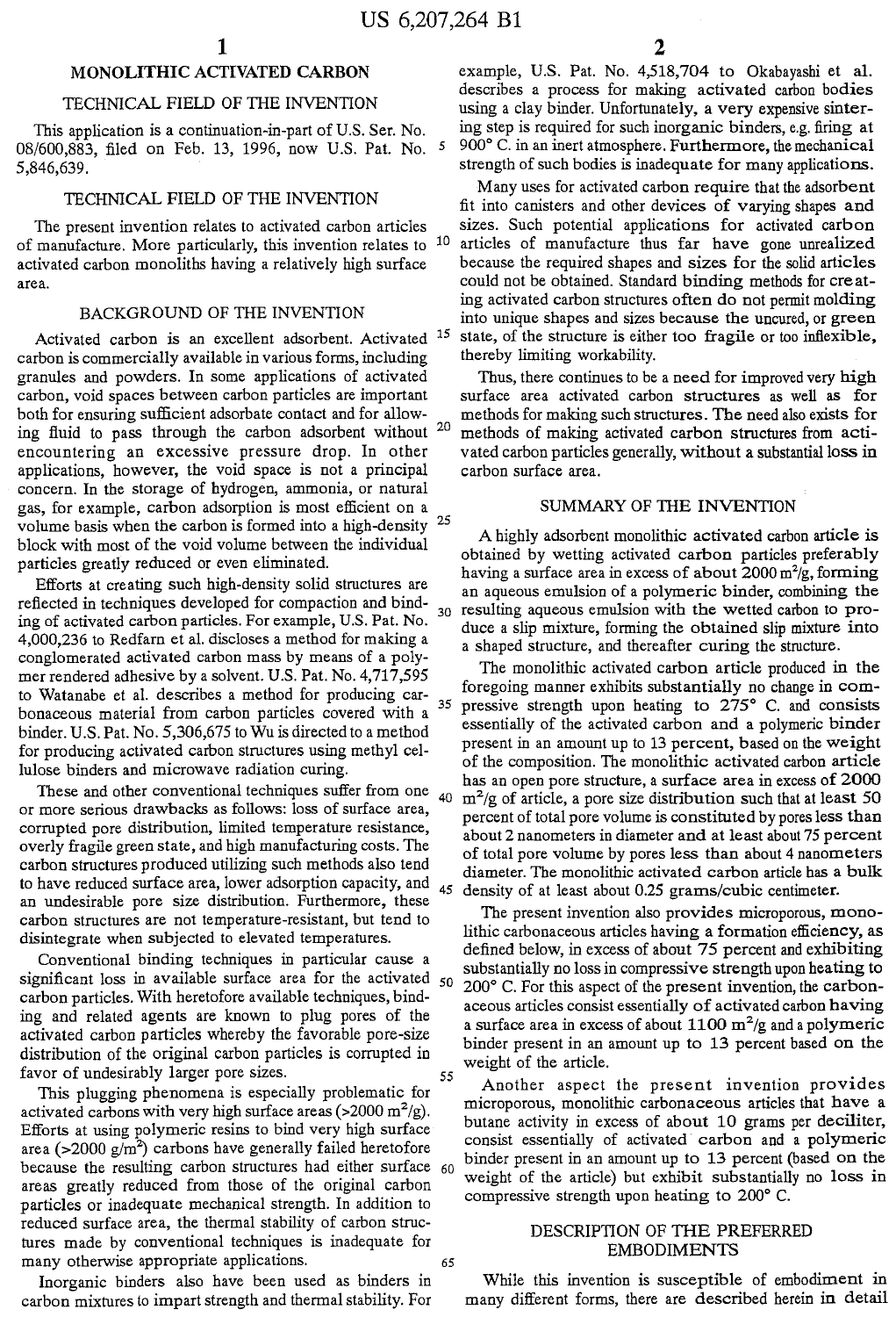specific embodiments thereof with the understanding that available from Westvaco, Inc. under the designations "WVA the present disclosure is to be considered as an exemplifi- 1100" and "BAX 1000." the present disclosure is to be considered as an exemplification of the principles of the claimed invention and is not Activated carbons having a surface area above about 1200 to be limited to the specific embodiments illustrated. *m<sup>2</sup>*

As used herein the term "formation efficiency" refers to  $5$ the surface area of unformed (i.e., unbonded) activated carbonaceous article per unit mass of article, and is nanometers in diameter.

about 2000  $m^2/g$  and pores preloaded with water, which <sup>15</sup> particles are combined with a polymeric binder in an amount 21"; Amoco Corporation, Chicago, Ill.).<br>up to about 13 percent by weight of the resulting composi-<br>In making the carbon structures of

made in the foregoing manner exhibit relatively high adsorp- A critical component of the present activated carbon

about 2 to about 50 nanometers in diameter, and about 4 percent to about 9 percent by weight. macropores-pores which are more than 50 nanometers in Preferred polymeric binders that are water dispersible are

of 450 to 3000  $m^2/g$  are commercially available with various invention has a BET surface area above about 2000  $m^2/g$ , and about 50 percent of total pore volume of the activated  $55$ 

Alternatively, activated carbon suitable for the present "UCAR 379." refers to the amount of butane adsorbed on carbon after the promote curing rate. carbon has been present in a pure gaseous butane environ- An optional but preferred component of the article of the

 $m^2/g$  are adequate for the present purposes. Preferably, the active carbon BET surface area exceeds about 2000  $\mathrm{m}^2/\mathrm{g}$ , more preferably about 2500 m<sup>2</sup>/g, and about 80 percent of carbon per unit mass divided by the surface area of the total pore volume is constituted by pores smaller than 4

expressed as a percentage.<br>The monolithic article of the present invention consists <sup>10</sup> this invention is commercially available from The Kansai The monolithic article of the present invention consists  $10$  this invention is commercially available from The Kansai essentially of activated carbon particles bonded together Coke & Chemicals Co. Ltd (Amagasaki, Japan) essentially of activated carbon particles bonded together Coke & Chemicals Co. Ltd (Amagasaki, Japan) under the with a polymeric binder while maintaining an open pore designation "Maxsorb." A particularly preferred variety with a polymeric binder while maintaining an open pore designation "Maxsorb." A particularly preferred variety of structure. The monolithic article is formed from free flowing activated carbon is activated carbon designate activated carbon is activated carbon designated as "Maxsorb activated carbon particles having a surface area greater than 2400." Another type of suitable activated carbon is described in U.S. Pat. No. 4,082,694 to Wennerberg ("PX-

up to about 13 percent by weight of the resulting composi-<br>tion to form a slip mixture which is then cured. The activated carbon preferably is in the form of a fine nowder tion to form a slip mixture which is then cured. The activated carbon preferably is in the form of a fine powder<br>preloading of pores is effected by prewetting the carbon wherein about 50 percent of the particles have a siz preloading of pores is effected by prewetting the carbon wherein about 50 percent of the particles have a size of 5 to particles with water. 50 microns as measured by Coulter Counter technique. The resulting mass is a slip mixture which is then formed Commercially available carbons can be ground to smaller to a desirable shape by manipulation such as molding or sizes by conventional methods if desired. If, however, extrusion. The article is then cured to a rigid shape by attributes of increased surface area are relatively fa attributes of increased surface area are relatively favored heating. Suitable emulsifying and rheology modulating over increased crush strength, granules or particles rather agents may be added to the slip mixture as necessary to  $\sim$  than fine powder are the preferred form of activated carbon. achieve a desired consistency. Where granules are employed, the preferred mean particle The solid monolithic articles of the present invention size is in the range of about 0.5 to about 3 millimeters.

tion capacity as well as relatively high compressive strength  $_{20}$  article is the polymeric binder. Illustrative of such polymeric of the order of about 500 psi, or higher, at temperatures up  $\sim$  binders are polyurethane latex, polyacrylate latex, to 350° C. **polyvinylacetate, polyvinylacetate, polyvinyl** chloride, isoprene rubber latex, The principal ingredient of the present invention is acti- butadiene rubber latex, isobutene-isoprene rubber latex, vated carbon. Activated carbon is a non-graphitic microc- thiokol latex, styrene-butadiene rubber (SBR) latex, rystalline form of carbon which has been processed to  $35$  acrylonitrile-butadiene rubber (NBR) latex, chloroprene produce carbon particles having relatively high porosity. rubber latex, polysilsesquioxanes, and the like. In the This microcrystalline form of carbon is made up of six-<br>present article, the polymeric binder is a curable polymer or member carbon rings separated by areas of disorganized monomer emulsifiable in water, and is present in an amount carbon. The pore scheme adopted by the International Union up to 13 percent by weight, based on the weight of the of Pure and Applied Chemistry classifies pores according to  $_{40}$  composition. Preferably, in the present articles the polymeric their width as follows: micropores-pores which are less than <sup>binder</sup> is present in an amount in the range of about 1 percent about 2 nanometers in diameter, mesopores-pores which are by weight to about 10 percent by weight, more preferably

diameter. 45 derived from urethanes, acrylates, epoxies, vinyl acetates, Activated carbons having BET surface area in the range imides, and mixtures thereof, to provide as the binder in the finished article, a polymer which is the corresponding types of microporosity present in the activated carbon. polyurethane, polyacrylate, an epoxy, a vinyl acetate, a Depending on the intended application, the activated carbon polyimide, or a mixture of any of the foregoing. Exemplary can vary as far as particle size, surface area, adsorption  $50$  monomers include vinyl acetate, esters of acrylic acid, esters capacity for hydrocarbons, adsorption efficiency, porosity, of polyglicidyl ethers of phenol formaldehydes, esters of pore size, etc. The carbon can be of single type or a blend 1-methyl-2-pyrrolidone, and esters of glycol methyl ether. of types. However, activated carbon suitable for the present An ester of acrylic acid is commercially available from Rohm & Hass Co. (Philadelphia, Pa.) under the designation<br>"Acryloid AT 51." A preferred polymeric binder precursor is carbon constituted by pores smaller than 4 nanometers in vinyl acetate, commercially available from Union Carbide diameter. Corporation (Danbury, Conn.) under the designation

invention has a butane activity above about 9 grams per The above polymeric binders can also contain varying deciliter (100 ml) without specific requirements as to pore 60 amounts of crosslinking agents such as epoxide resins. A size distribution. As used herein, the term "butane activity" catalyst may be incorporated with the polymeric binder to

ment at about 1 atmosphere and about 25° C. for 10 minutes. present invention is a co-binder. Suitable co-binders are Butane activity is expressed in unit mass of butane adsorbed 65 water soluble polymers that impart green strength to the slip per unit volume of activated carbon. Acceptable activated mixture. Preferably, co-binders cure at temperatures lower carbons having desirable butane activities are commercially than the temperatures required to cure the water-dispersible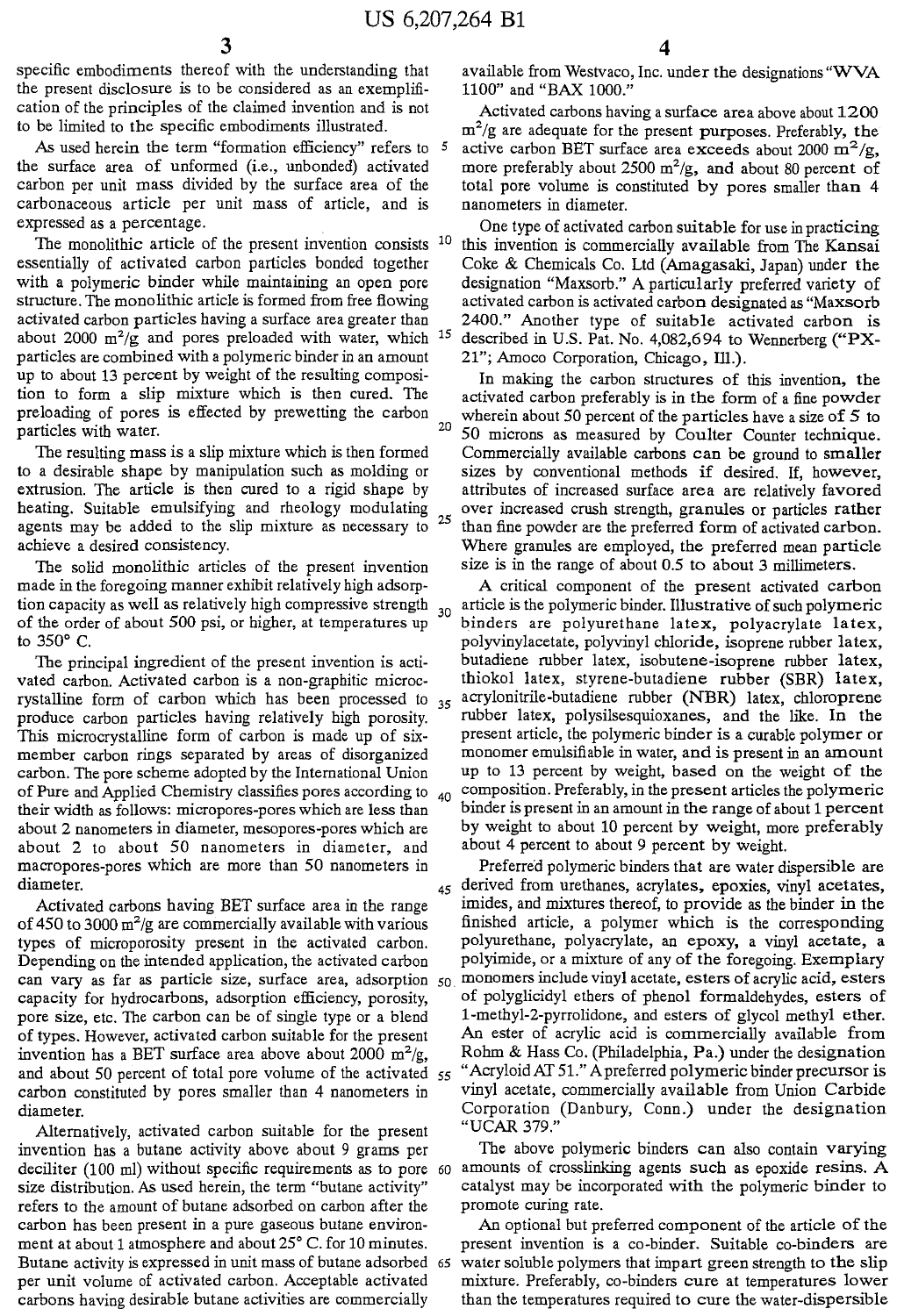polymeric binder. The use of a co-binders that cure at temperatures lower or higher than the temperatures required to cure the primary binder permits a two stage curing schedule in which a partially cured article is stable for handling and shaping already after the first or initial stage. 5

Preferred co-binders include water-soluble polymers such as methyl cellulose available from Aldrich Chemical Company Inc. (Milwaukee, Wis.), methyl cellulose ether available from Dow Chemical Co. (Midland, Mich.), and polyacrylic acid available from B. F. Goodrich (Akron, Ohio) 10 under the designations "Carbopol ETD 2691" and "CarbopoI674."

An important part of the method for preparing the temperature-resistant carbonaceous monolithic articles of the present invention is the prewetting of the carbon par- <sup>15</sup> ticles with water. Water is used in an amount sufficient to fill a major portion of, preferably substantially all of the smaller pores of the activated carbon particles while maintaining the wet particles free flowing. Surfactants are not required to suitably wet the carbon particles.

The amount of water combined with the carbon particles during prewetting is of the order of about 10 percent to about 60 percent, based on the dry weight of the activated carbon. While at least 10 percent water is desired in tbe carbon particles, the proper amount of water is determined primarily <sup>25</sup> by the pore volume of the particular activated carbon. Prewetting with water in the range between 30 percent and 60 percent has been found to be preferred as long as the prewetted particles are maintained in a free flowing state. The resulting wetted carbon has a free-flowing powder-like <sup>30</sup> consistency when combined with the emulsified polymeric binder.

The polymeric binder is emulsified in an aqueous medium before combining with the wetted activated carbon. If necessary or desirable for emulsification, tbe binder can be first dissolved in an organic and water-insoluble solvent, which can be non-polar or polar. Illustrative non-polar solvent is toluene. Illustrative polar solvent is tetrahydrofuran. Preferably, the amount of solvent used to form the resulting  $_{40}$ solution that is to be emulsified is minimized inasmuch as the solvent is subsequently removed.

For epoxy-derived polymeric binders, an aromatic nonpolar solvent such as toluene bas been used successfully for this function in solvent-to-polymeric binder respective  $_{45}$ weight ratios in the range of about 1:1 to about 4:1. For amide-imide polymer binders, a polar solvent such as tetrahydrofuran has been used successfully as the solvent in solvent-to-polymeric binder respective weight ratios in the range of about 1:1 to about 4:1.

The optional co-binder may be admixed directly to the polymer emulsion or first dissolved in water and then added to the emulsion, usually in an amount in the range of about 2 to about 5 by weight percent based on the weight of the activated carbon.

The aqueous emulsions produced in the foregoing manner are next combined with the prewet carbon particles to form a slip or slip mixture. At any step in the preparation of this slip mixture, emulsifying agents and rheological aids can be used to achieve the desired characteristics. For example, a  $60$ surfactant can be used to aid in the emulsification of the polymeric binder in water. The surfactant can be anionic, non-ionic, cationic, as well as amphoteric, depending upon the particular binder. In general anionic surfactants are preferred. Such compounds are not required, however.

Thickeners can be combined with the wetted carbon to impart greater fluidity and green strength to the slip mixture, as well as greater strength to the uncured, or green state structures formed from the slips. A number of thickeners are available that are suited for use in the present invention. These include water-soluble polymers such as methyl cellulose available from Aldrich Chemical Company Inc. (Milwaukee, Wis.), methyl cellulose ether available from Dow Chemical Co. (Midland, Mich.), and polyacrylic acid available from B. F. Goodrich (Akron, Ohio) under the designations "Carbopol ETD 2691" and "Carbopol 674."

The rheological properties of the slip mixture can be adjusted as required for the desired shaping method. A gel-like consistency for the slip mixture is usually desirable for extrusion, while a finer consistency is desired for a relatively larger molded structure or block. Where the slip mixture is too thick, a thinner can be added. Suitable thinners are typically surfactants and include but are not limited to naphthalene sulfonates-available from W. R. Grace and Co. (Boca Raton, Fla.) under the designation "Daxad 19-L," 2,4,7,9-tetramethyl-5-decyne-4,7-diol-20 available from Air Products and Chemicals Inc. (Allentown, Pa.) under the designation "Surfynol GA," trisodium phosphate, sodium lauryl sulfate, and the like.

Where the slip mixture is too thin, a thickener such as methyl cellulose can be added to the carbon slip and improve green strength. While use of emulsifying agents and rheological aids sometimes requires an iterative approach, these additives are readily substitutable and are optional rather than critical aspects of the present invention. With regard to the emulsification step, for example, greater mixing intensity during emulsification can replace the use of a surfactant.

Various fillers also can be added to the original mixture in order to impart specific characteristics or properties to the shaped and/or dried structure. Fillers can be present in an amount up to about 25 percent by weight, preferably about 0.1 to about 5 percent by weight, of the total weight of the dried monolithic article. Formation of the admixture, with proper dispersion of the fillers is enhanced by addition of surfactants previously described. One preferred filer, chopped carbon fibers, can be added to reinforce the structure of the monolithic carbonaceous article. Suitable carbon fibers are available from Amoco Corporation under the designation "Thomel T-300"

To form a desired shape of the carbonaceous structure, the slip mixture may be cast in a mold and then cured by heating. After the slip mixture has been poured in a mold, a compression step can be used to dewater and densify the slip mixture. Alternatively, the slip can be poured into a plaster of Paris mold or other water absorbent material. In addition,  $_{50}$  a degassing step can be included, for example by subjecting the filled mold to vibration or a vacuum.

The filled mold is heated, preferably in stages. In the first stage, the mold is heated at temperatures up to about  $120^{\circ}$  C. to dry the slip and to set co-binders, if present. In the second 55 stage, the temperature is gradually increased to levels sufficient to cure tbe polymeric binder present. As tested, sufficient temperatures fall within the range of about  $150^{\circ}$  C. to about 250° C. If desired, the slip cast can be removed following the first stage and then heated outside the mold.

As an alternative to the molding, the slip mixture can be extruded into desired shapes using commercially available extruders. The produced extrudates then can be heated in a separate step to fully cure the polymeric binder.

After curing, the monolithic carbonaceous structures of <sup>65</sup> the present invention has several key features. Thermal stability, or temperature resistance, is an important feature. Structures according to the present invention retain good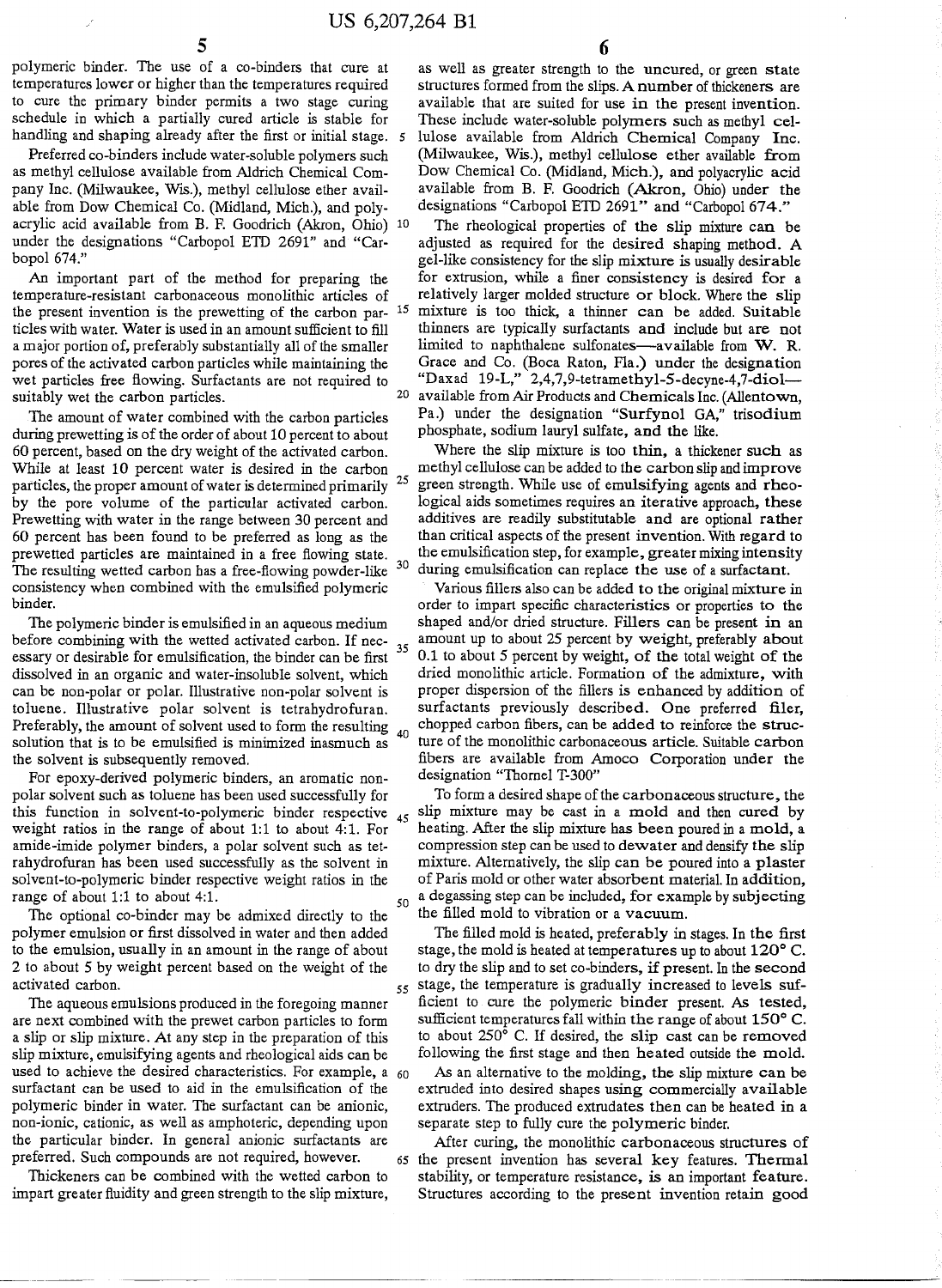mechanical strength upon heating to *275<sup>0</sup>* C. Furthermore, these structures have high adsorption capacity per unit volume when compared to prior art active carbon structures.

This high-adsorption capacity is obtained because the active carbon structures of the present invention have rela- 5 tively high surface area, favorable pore distribution, and high bulk density. More specifically, the structures of the present invention have formation efficiencies in excess of about 75 percent.

When employing activated carbon characterized as hav-  $10$ ing a butane activity in excess of about 9 grams per deciliter, butane activities above 8 grams per deciliter can be achieved for carbonaceous articles that exhibit substantially no loss in compressive strength even upon heating to  $200^{\circ}$  C.

The present invention also successfully utilizes activated <sup>15</sup> carbons characterized as having a very high surface area. With these structures, available surface area exceeds about 2000  $\text{m}^2/\text{g}$  of articles, and at least 50 percent of the pore volume is supplied by micropores. Also significantly, bulk  $_{20}$ densities in excess of 0.25 g/cm<sup>3</sup> can be achieved. <sup>20</sup>

Monolithic carbon structures constructed according to the present invention are particularly useful as adsorbents. As required in this application, the adsorbent must have a relatively high adsorbent capacity per unit volume as well as 25 mechanical strength over temperature cycles from as low as 0 <sup>0</sup> C. to as high as *275<sup>0</sup>* C.

Akey benefit of the process of the present invention is the use of a polymeric binder in reduced amounts which causes minimal loss of retention volume or surface area. According  $_{30}$ to the present invention, the level of polymeric binder is kept below 20 percent based on the weight of the structure, without sacrificing compressive strength. By minimizing the amount of binder present, the surface area of the obtained molded carbon structures is not greatly reduced.

Loss of surface area by plugging of the carbon pores is also avoided. During fabrication, carbon pores are filled with water to fill the pores thereof and thereby protected them from plugging with binder. This protection is obtained polymeric binder is applied as an aqueous emulsion.

No high-cost firing or sintering step is required when practicing the present invention. Rather, curing is substantially complete upon drying the slip mixture at a temperature that does not exceed about 250° C. Despite the absence of 45 a traditional firing or sintering step, the present monolithic carbonaceous structures so formed have high mechanical strength as well as thermal stability and structural integrity.

A further benefit of the method of the present invention is that the uncured slip mixtures can be made strong enough for  $50$  used handling after moderate heating and minimal use of environmentally unfriendly organic solvents.

The present invention is illustrated by the following examples.

### **EXAMPLE 1**

Temperature-Resistant Monolithic Carbon Structures by Application of Silsesquioxane Binders In An Aqueous Emulsion

Prewetted, high surface area activated carbon particles, were combined with an aqueous emulsion of a silsesquioxane binder and a polyvinyl acetate co-binder and cured to produce a monolithic carbon structure exhibiting good thermal stability and adsorption capacity.

The high surface' area of the unbound activated carbon particles was retained inasmuch as carbon pores were pre8

filled with water and the binder was in the form of an aqueous emulsion. Filled with water, pores were inaccessible to the binders.

In particular, the following ingredients were used:

| activated carbon<br>(Amoco PX-21, 2500 m <sup>2</sup> /g; dried) | 50 g            |  |
|------------------------------------------------------------------|-----------------|--|
| vinyl acetate emulsion (50 wt-% solids)                          | 3g              |  |
| water addition                                                   | 30 <sub>g</sub> |  |
| methyl cellulose solution (0.5 wt-%)                             | 20 g            |  |
| silsesquioxanes (GE SR240)                                       | 10g             |  |
| toluene (solvent)                                                | 20 g            |  |
| catalyst (GE SRC-11)                                             | $50 \mu$        |  |

Water was added to the dried carbon to fill the pores and protect them from toluene which was added later as part of the silsesquioxane emulsion. A carbon paste was obtained. The methyl cellulose solution was added to the carbon paste.

An emulsion was prepared by dissolving the silsesquioxanes in toluene and then pouring the obtained solution into an aqueous surfactant solution which was being stirred as the silsesquioxane/toluene solution was added. The catalyst was added to the silsesquioxane/toluene solution which was  $_{25}$  then emulsified. The catalyzed silsesquioxane emulsion was then added to the carbon paste. Thereafter, the vinyl acetate emulsion was added and the resulting admixture was blended thoroughly. Additional water was added to achieve the desired fluidity of the produced slip.

because carbon particles are prewetted and because the  $40$  aceous block was obtained with a surface area of about 199 The slip was then poured into a mold and vibrated with a hand vibrator to remove air bubbles, and then gently compressed with a wafer or piston on top and bottom to partially dewater. The dewatered slip was gradually heated to 120° C. to remove water and to set the vinyl acetate binder. There- $35$  after the temperature was increased to 200 $^{\circ}$  C. to activate the curing process for the silsesquioxane binder. The temperature was maintained for about one hour, and thereafter the mold was permitted to cool to ambient temperature. A temperature-resistant, microporous, monolithic carbon- $\text{m}^2/\text{g}$  of article, or on a unit carbon basis, 2290 m<sup>2</sup>/g. Th compressive strength was 1100 psi.

### **EXAMPLE 2**

### Different Activated Carbon

An additional structure was prepared according to the procedure of Example 1 except that a different activated carbon was used and no additional water was added to the carbon slip. In particular, the following ingredients were

| activated carbon                                                                        | 2.5 <sub>g</sub>     |
|-----------------------------------------------------------------------------------------|----------------------|
| (Kansai Maxsorb 2200, dried)                                                            |                      |
| vinyl acetate emulsion (50% solids)<br>methyl cellulose solution $(0.5 \text{ wt-} \%)$ | $0.15$ g<br>$0.25$ g |
| silsesquioxanes (GE SR240)                                                              | 0.5 <sub>g</sub>     |
| toluene (solvent)                                                                       | 1g                   |
| catalyst (GE SRC-11)                                                                    | $2.5 \mu$            |
|                                                                                         |                      |

The resulting activated carbon structure was evaluated for ammonia adsorption, achieving 600 mg NH<sub>3</sub>/g carbo

### EXAMPLE 3

#### Effect of Binder Concentration

Activated carbon articles were prepared from mixtures of Kansai Maxsorb 2400 and Maxsorb 3000 particles in a

55

60

65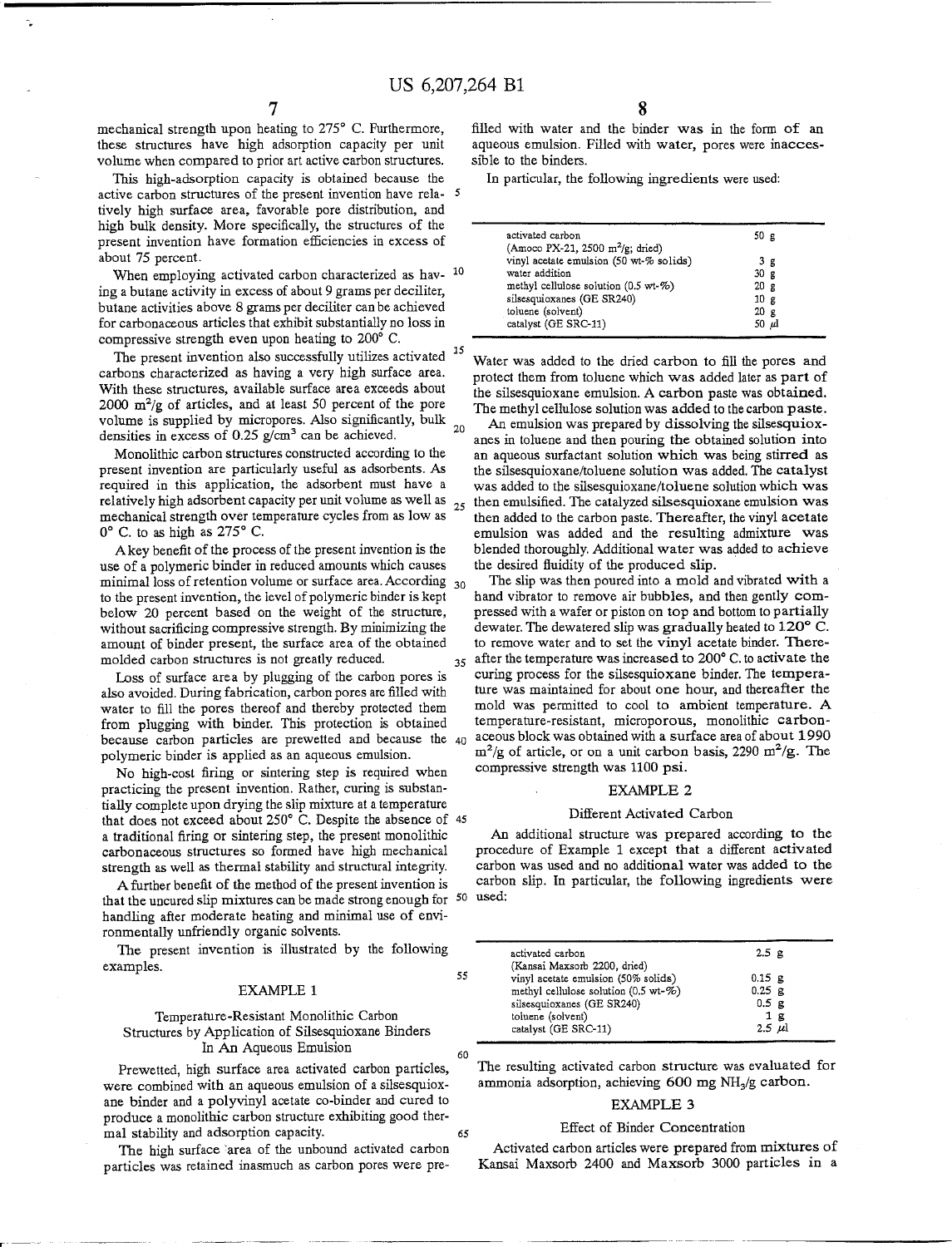manner similar to Example 2, above. The activated carbon particle mixture had an equivalent surface area of about *2600 m<sup>2</sup> jg.* After curing, the compressive strength and the surface area of the produced articles were determined. The results are shown in Table 1A.

| ı |  |
|---|--|
|---|--|

| 10                      |
|-------------------------|
|                         |
|                         |
| 15                      |
|                         |
|                         |
|                         |
|                         |
| $(m^2/g \text{ block})$ |

\*Iodine Number results, correlated per Proceedings of "Carbon 92," International Carbon Conference, Essen, Germany, June 1992.

Presented in Table 1B are the formation efficiency properties for each of the produced articles.

TABLE 1B

| Silsesquioxane<br>Level, GE<br>SR240 (wt-%) | Vinyl Acetate<br>Co-binder<br>$(wt - %)$ | Formation<br>Efficiency<br>(%) |    |
|---------------------------------------------|------------------------------------------|--------------------------------|----|
|                                             | O                                        | 82.5                           | 31 |
| 8                                           | 0                                        | 85.1                           |    |
| 17                                          |                                          | 79.1                           |    |
|                                             |                                          | 96.2                           |    |
|                                             | 6                                        | 88.3                           |    |
| 4                                           |                                          | 83.1                           |    |
| 8                                           |                                          | 77.8                           | 3: |

### **EXAMPLE 4**

### Effect of Silsesquioxane Level On BET Surface Area

The effect of silsesquioxane binder level in the activated carbon structure on surface area was evaluated. Using a procedure similar to that of Example 1, a series of activated 45 carbon structures were prepared with varied levels of silsesquioxane binder to determine the resulting effect on surface area retention. The samples were prepared from activated carbon particles having a surface area of about 2600  $m^2/\sigma$ . Results are reported in Table 2.  $50$ 

TABLE 2

| Silsesquioxane<br>Level<br>$(wt - %)$ | Surface<br>Area*<br>$(m^2/g \text{ carbon})$ | Surface<br>Area<br>$(m^2/g \text{ block})$ | 55 |
|---------------------------------------|----------------------------------------------|--------------------------------------------|----|
| 0                                     | 2611                                         |                                            |    |
| 4                                     | 2573                                         | 2144                                       |    |
| 8                                     | 2548                                         | 2212                                       |    |
| 17                                    | 2572                                         | 2057                                       |    |
|                                       |                                              |                                            | 60 |

'Iodine Number results, correlated per Proceedings of "Carbon 92," International Carbon Conference, Essen, Germany, June 1992.

Table 2 shows that the surface area per unit weight of carbon is generally unaffected by binder level. Of course, surface area per unit weight of the activated carbon structure 65 decreases with increasing levels of binder because carbon is replaced by binder.

### **10** EXAMPLE 5

### Effect of Binder Level And Fillers On Crush Strength

To determine the effect of silsesquioxane binder and vinyl <sup>5</sup> acetate co-binder level on compressive strength, a number of cylindrical discs (0.62 in. diameter and 0.25 in. thick) were prepared using a procedure similar to that of Example 1. Compressive strength was measured by applying compressive force to the fiat surfaces of the discs until fracture. o Results are reported in the Table 3.

TABLE 3

| 15 | Silsesquioxane<br>Level (wt- $%$ ) | Vinyl Acetate Co-<br>binder (wt-%) | Compressive Strength at<br>Room Temperature (psi) |
|----|------------------------------------|------------------------------------|---------------------------------------------------|
|    |                                    |                                    | 676                                               |
|    | 8                                  |                                    | 927                                               |
|    | 17                                 |                                    | 1590                                              |
|    |                                    |                                    | 676                                               |
|    |                                    |                                    | 1312                                              |
|    |                                    |                                    | 811                                               |
|    | 8                                  |                                    | 1458                                              |

Table 3 shows that compressive strength generally increases with increasing silsesquioxane and vinyl acetate binder  $25$  level.

To demonstrate the effect of carbon fiber fillers on the compressive strength of the activated carbon structures of the present invention, a sample was prepared with 8 percent silsesquioxane binder by weight, no co-binder, and 0.1 percent chopped carbon fibers. The sample structure  $exhi$ ited a compressive strength exceeding 2600 psi, a significant increase over the compressive strength exhibited by a sample having the same level of silsesquioxane binder but lacking carbon fibers, 927 psi.

#### EXAMPLE 6

### Molded Carbonaceous Article With Acrylic Acid Ester Binder

An additional article was prepared according to the procedure of Example 1 except that an acrylic acid ester binder 40 (8.1 wt-%; based on carbon) was used with a different activated carbon and solvent. **In** particular, the following ingredients were used:

| activated carbon                     | 2E             |
|--------------------------------------|----------------|
| (Kansai Maxsorb 2400)                |                |
| water addition                       | 1.1 g          |
| methyl cellulose solution (0.5 wt-%) | 1 <sub>g</sub> |
| acrylic acid ester                   | $0.166$ g      |
| (Acryloid AT-51; solid)              |                |
| xylene/butanol (solvent)             | $0.45$ g       |
|                                      |                |

The acrylic acid ester binder was delivered to the carbon paste as 9 cc of an aqueous emulsion containing 1.8 wt-% solids.

The resulting sample was mechanically strong. Samples prepared earlier using a hydrocarbon sample only, with no water, were extremely fragile. The surface area was calculated to be  $2212 \text{ m}^2/\text{g}$  of carbon article based on an Iodine Number of 1888 mg/g. Correcting for the binder in the formed carbon article, the surface are per unit of carbon is  $2404 \text{ m}^2/\text{g}$ 

### EXAMPLE 7

### Molded Carbonaceous Article With Polyurethane Binder

An additional article was prepared according to the procedure of Example 1 except that a polyurethane binder (4.75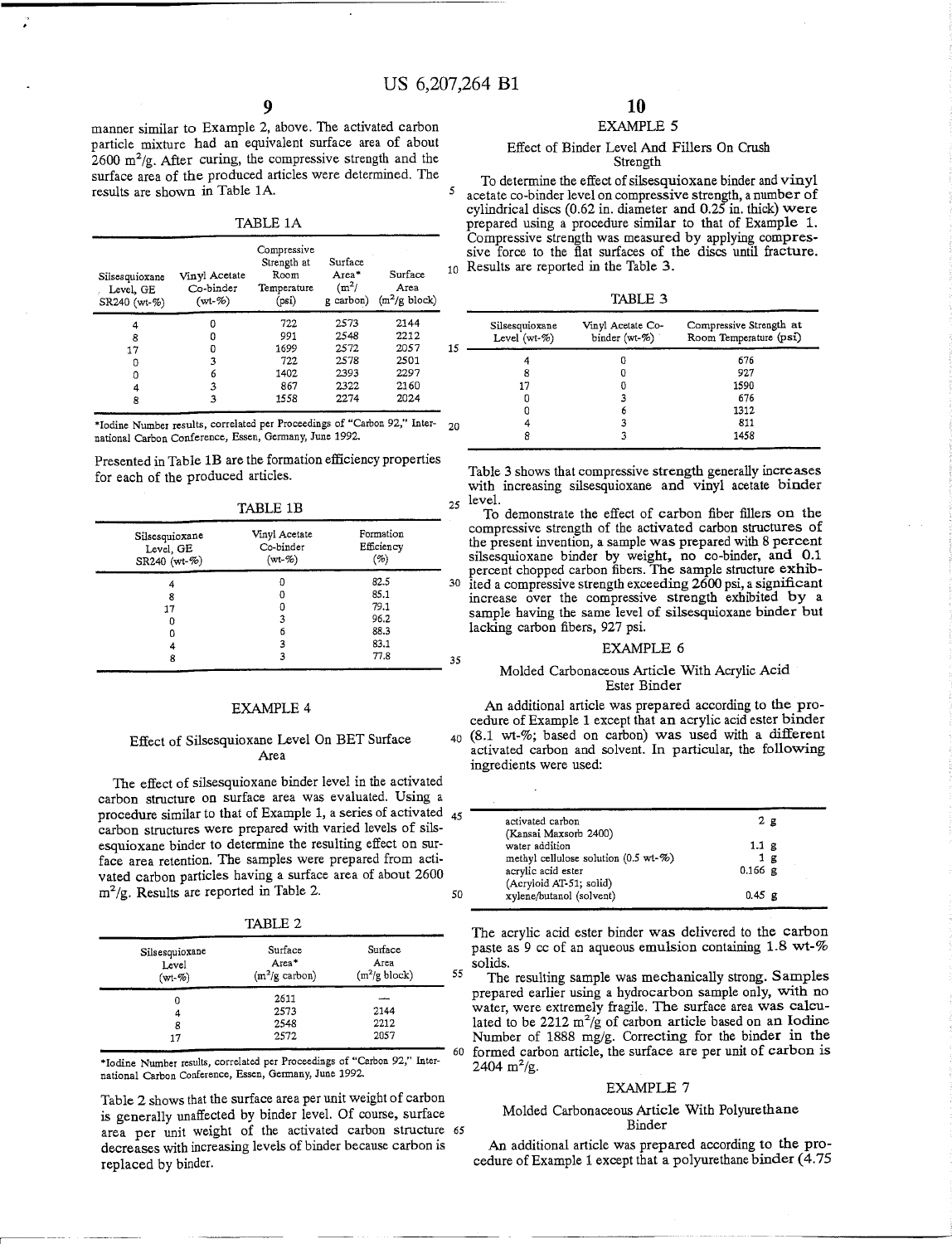$\overline{\phantom{a}}$ 

35

55

wt-%; based on carbon) without solvent was added to the prewetted carbon. In particular, the following ingredients were used:

| activated carbon<br>(Amoco PX-21, 2500 m <sup>2</sup> /g; dried) |                  | 1 g |
|------------------------------------------------------------------|------------------|-----|
| water addition                                                   | 1.1 g            |     |
| methyl cellulose solution (0.5 wt-%)                             |                  | 1 g |
| polyurethane                                                     | $0.05 \text{ g}$ |     |

The polyurethane binder was derived from dipropyl glycol methyl ether as the polyol, with water and delivered to the solids. The surface area based on an Iodine Number of 1950 mg/m was calculated to be 2319 m<sup>2</sup> /g of carbon article, or correcting for the binder in the formed article, 2434  $m^2/g$  of carbon. Compression strength was rated as good.

#### **EXAMPLE 8**

#### Molded Carbonaceous Article With Epoxy Binder

An additional article was prepared according to the procedure of Example 1 except that an epoxy binder (9 wt-% binder; based on carbon) was used. In particular, the following ingredients were used:

| activated carbon                       | Ιg             |  |
|----------------------------------------|----------------|--|
| (Kansai Maxsorb 2400)                  |                |  |
| water addition                         | $1.1~\text{g}$ |  |
| methyl cellulose solution (0.5 wt-%)   | 2g             |  |
| ester of polyglyicidyl ether of phenol | $0.088$ g      |  |
| formaldehyde (Epoxylite 831-9)         |                |  |
| toluene                                | $0.088$ g      |  |
| catalyst (pyromllitic dianhydride)     | $0.035$ g      |  |
|                                        |                |  |

The epoxy binder was obtained from by Epoxylite Corp. under the designation "Epoxylite 813-9." The prepared sample was mechanically strong with a compression strength of 83 psi after exposure to 350 $^{\circ}$  C. The surface area was calculated to be 2319  $m^2/g$  of carbon article, based on an Iodine Number of 1950 mg/g. Correcting for the binder in the formed article, the surface area per unit of carbon was  $2520 \text{ m}^2/\text{g}$ 

#### **EXAMPLE 9**

## Monolithic Carbon Structures Utilizing Wood-Based Activated Carbon In Powdered Form

Articles were prepared utilizing a wood-based activated carbon that is commercially available in granular form from Westvaco, Inc. (Covington, Va.) under the designation "WVA 1100." The WVA 1100 carbon has a BET surface area  $60$ of about 1724  $m^2/g$ , a butane activity of about 12.2 gram per deciliter, and a particle size in the range of about 10 to about 25 mesh, U.S. Sieve Series. For a tabulation of U.S. Sieve Series screen nomenclature, see *Peny's Chemical Engineering Handbook,* 6th Ed., McGraw-Hill, Inc., New <sup>65</sup> York, N.Y. (1984), p. 21-15 (Table 21-6). The carbon granules were ground to a powder before processing.

**12**

Specifically, the following ingredients were used:

| dry powdered activated carbon           | 100 g            |  |
|-----------------------------------------|------------------|--|
| vinyl acetate emulsion (55 wt-% solids) | 20 <sub>g</sub>  |  |
| water addition                          | 150 <sub>g</sub> |  |
| methyl cellulose solution $(1 wt-\%)$   | 40 g             |  |

carbon paste as an aqueous emulsion containing 25 wt-% 15 percent solids in water. The methyl cellulose solution wa  $10$  The dried carbon was prewetted with 75 grams of water and a carbon paste was obtained. A pre-emulsified polyvinyl acetate was obtained in the form of DCAR 379, which is commercially available from Union Carbide Corporation (Danbury, Conn.). UCAR 379 contains about 55 weight mixed with the polyvinyl acetate emulsion, and then the emulsion mixture was blended into the carbon paste. Additional water was added to the blend to achieve the desired fluidity of the produced slip.

20 The slip was then compression cast into blocks and thereafter removed from the mold. The compressed, molded blocks were gradually heated to  $120^{\circ}$  C. to remove water and cure the vinyl acetate binder. This temperature was main- $_{25}$  tained for about two hours, and thereafter the mold was permitted to cool to ambient temperature. Microporous, monolithic carbonaceous blocks were obtained each containing about 10 weight percent binder (based on the weight of the block). Testing revealed butane activities of about 30 12.4 grams per deciliter and a compressive strength of about 4.3 kilograms per square centimeter.

### **EXAMPLE 10**

### Wood-Based Activated Carbon With Reduced Binder Level

Additional blocks were prepared according to the procedure of Example 9 but with less polymeric binder. The following ingredients were used.

| dry powdered activated carbon                 | 100 g           |
|-----------------------------------------------|-----------------|
| vinyl acetate emulsion (55 wt-% solids)       | 10 <sub>g</sub> |
| water addition                                | 150 g           |
| methyl cellulose solution $(1 \text{ wt-}\%)$ | 40 g            |

The resulting blocks contained about 5 weight percent 50 binder (based on the weight of the block) and had butane activities of about 13 grams per deciliter.

### **EXAMPLE 11**

### Monolithic Carbon Structures From Activated Carbon Granules

Activated carbon articles were also prepared from granules of wood-based activated carbon at two different binder levels. The granules used were in the range of about 10 to about 25 mesh, U.S. Sieve Series. The carbonaceous articles were made according to the procedures of Examples 9 and 10, respectively, except that the activated carbon was not ground into a powder before processing. The resulting carbon blocks were evaluated for butane adsorption. The results are reported in Table 4, below.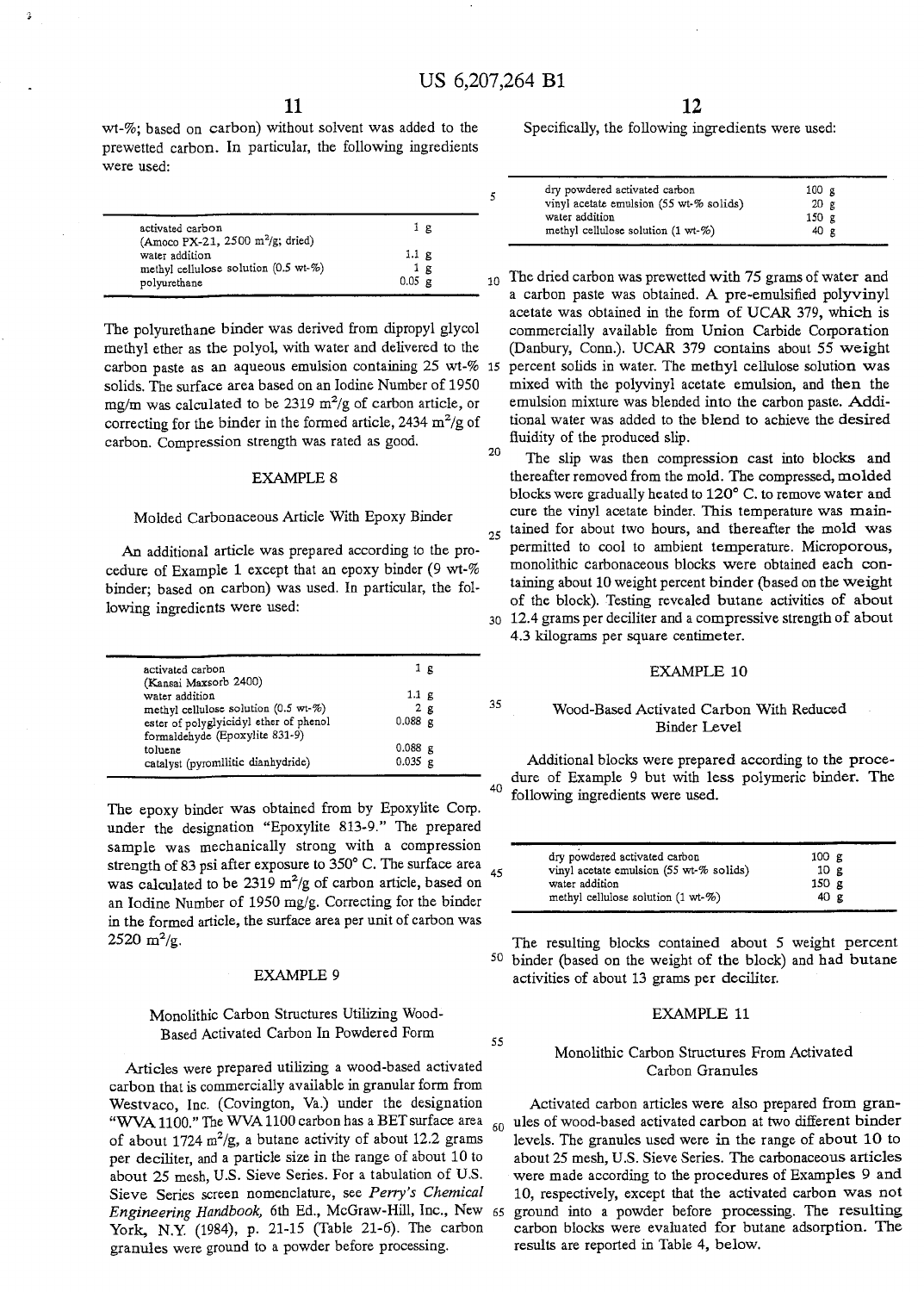15

| г |  |  |
|---|--|--|
|---|--|--|

| Vinyl Acetate Co-<br>binder (wt-%) | Butane Activity<br>$(g/100 \text{ ml})$ |  |
|------------------------------------|-----------------------------------------|--|
| 10                                 | 18                                      |  |
|                                    | 19.3                                    |  |

The granule-based structures provided relatively increased butane activity as compared to the powder-based structures 10 described in Examples 9 and 10.

### **EXAMPLE 12**

### Carbon Slab From Coal-Based Activated Carbon Extrudates

An activated carbon slab having dimensions of 24 by 18 by 1 inches was prepared using a U-shaped aluminum mold, coal-based activated carbon extrudates and a mixture of  $_{20}$  provided a butane activity of about 10.2 grams per deciliterpolymeric binders. The following ingredients were used to make the carbon slip.

| activated carbon extrudates                                 | 800 g           | 25 |
|-------------------------------------------------------------|-----------------|----|
| polyvinyl acetate emulsion<br>(UCAR 379 - 55 wt-% solids)   | 60 <sub>g</sub> |    |
| polyvinyl acrylate emulsion<br>(UCAR 163S - 55 wt-% solids) | 60 g            |    |
| water addition                                              | $800 \text{ g}$ |    |

The activated carbon extrudates had a mean particle size of about 1.5 millimeters, a BET surface area of about 1210  $m^2/g$  and a butane activity of about 11.4 grams per decilite (100 ml). Such coal-based activated carbon extrudates are  $_{35}$ commercially available from both Cameron Carbon Inc. (Baltimore, Md.) and Great Lakes Carbon Corp. (Houston, Tex.). UCAR 163S is a product designation of the Union Carbide Corporation (Danbury, Conn.) for emulsified polyvinyl acrylate.

The dry activated carbon extrudates were prewetted with 200 grams of water. The polyvinyl acetate (UCAR 379) and the polyvinyl acrylate (UCAR 163S) binders were dispersed together into 400 grams of water. After thorough mixing for about 30 seconds, the remaining 200 grams of water was 45 added and mixed in thoroughly. The resulting binder emulsion was blended into the prewetted carbon to form a carbon slip.

The carbon slip was added to the mold in two stages. First, half the carbon slip was added into the mold. A wire mesh  $_{50}$ having hole dimensions of 1 by 1 inches was then positioned over the carbon slip in the mold. Next, the remaining half of the carbon slip was added to the mold. The exposed surface (24 by 18 inches) was troweled smooth and then compressed using a plank and a weight of about 75 kg.  $\frac{55}{20}$ 

The carbon in mold was allowed to dry at room conditions for about 8 hours and then cured in an oven at  $80^{\circ}$  C. for about 4 hours. The resulting carbon slab was strong but also relatively elastomeric. Testing revealed a butane activity of 11.3 grams per deciliter.

#### **EXAMPLE 13**

### Carbon Structures From Petroleum Pitch-Based Activated Carbon Beads

Blocks were also prepared from activated carbon beads derived from petroleum pitch and having a BET surface area of about 1275  $m^2/g$  and a butane activity of about 11.4 grams per deciliter. The following ingredients were used to prepare the carbon slip:

| activated carbon beads                                      | 800 g           |   |  |
|-------------------------------------------------------------|-----------------|---|--|
| polyvinyl acetate emulsion<br>(UCAR 379 - 55 wt-% solids)   | 60 <sub>g</sub> |   |  |
| polyvinyl acrylate emulsion<br>(UCAR 163S - 55 wt-% solids) | $60 \text{ g}$  |   |  |
| water addition                                              | 800             | ₽ |  |

The procedures of Example 12 were used to prepare the slip, except that the pitch-based activated carbon beads having a mean particle size of about 0.5 millimeters were substituted for the coal-based extrudates. The slip was compression cast into blocks. The blocks contained about 10 weight percent polymeric binder (based on the weight of the blocks) and

### **EXAMPLE 14**

### Carbon Structures From Coconut Shell-Based Activated Carbon Granules

Blocks were also prepared from activated carbon granules derived from coconut shells. The coconut shell based granules had a particle size in the range of about 6 to about 12 mesh, U.S. Sieve Series, a BET surface area of about 1312  $\text{m}^2/\text{g}$  and a butane activity of about 14.8. Such cocon shell-based activated carbon granules are commercially available from Barnebey & Sutcliffe Corp. (Columbus, Ohio).

The following ingredients were used to prepare the carbon slip:

| activated carbon granules $(6 \times 12 \text{ mesh})$ | 800 g           |  |
|--------------------------------------------------------|-----------------|--|
| polyvinyl acetate emulsion                             | 60 <sub>g</sub> |  |
| (UCAR 379 - 55 wt-% solids)                            |                 |  |
| polyvinyl acrylate emulsion                            | 60 g            |  |
| (UCAR 163S - 55 wt-% solids)                           |                 |  |
| water addition                                         | 800 g           |  |
|                                                        |                 |  |

The procedures of Example 12 were used to prepare the slip except that the coconut shell-based activated carbon granules were substituted for the coal-based extrudates. The slip was compression cast into blocks. The blocks contained about 10 weight percent polymeric binder (based on the weight of the blocks) and provided a butane activity of about 14.3 grams per deciliter.

### **EXAMPLE 15**

### Carbon Structures From Coconut Shell-Based Activated Carbon Granules

60 A second set of blocks was generated from coconut shell-based activated carbon by starting with relatively larger granules. Specifically, the granules had a particle size in the range of about 8 to about 16 mesh, U.S. Sieve Series, a BET surface area of about  $1414 \text{ m}^2/\text{g}$  and a butane activity 65 of about 15.9. The coconut shell-based activated carbon

granules of this size were also supplied by Bamebey & Sutcliffe Corp. (Columbus, Ohio).